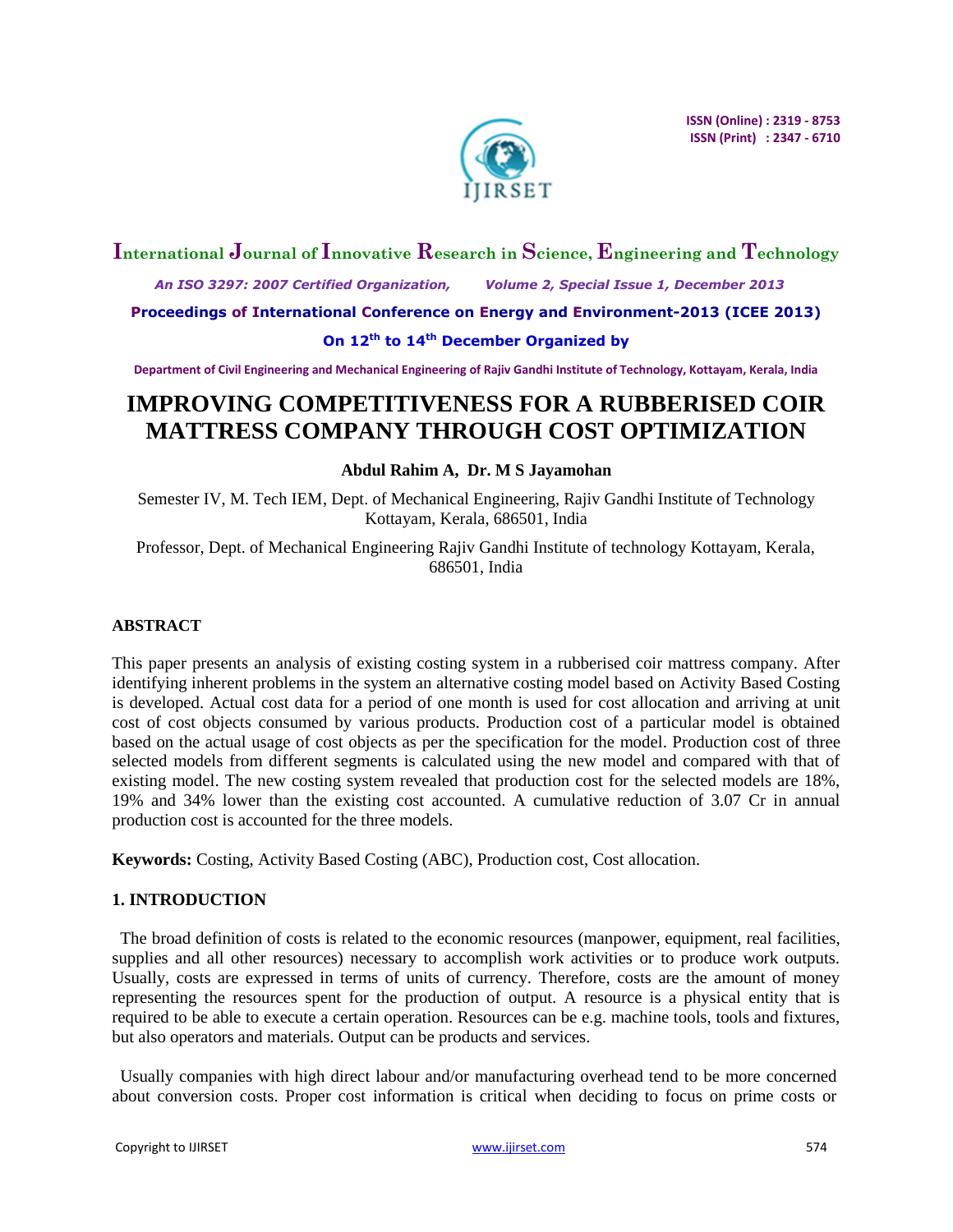conversion costs. When determining costs to monitor, the magnitude of the cost and the extent to which that cost can be controlled is determined.

The costs involved are incurred in many different departments with shared facilities or services. To assign costs to each finished product, cost allocations must be used. Cost allocations assign the indirect costs to products, services, people, and business units. These products, services, people, and business units are considered cost objects. Indirect costs are assigned a cost pool and then are applied to cost objects. There are many complex cost allocation methods that are available. These methods all have the same fundamental approach of identifying cost objects, determining the cost pools, and selecting the cost allocation rule.

In this paper an attempt is made to identify problems regarding existing costing system and develop an alternative costing model to overcome the problems. It has been found that functional based costing which is now practiced has inherent anomalies in allocating direct labour and overhead cost to various models in the portfolio. The paper discusses the development of a costing model based on ABC principles which could provide solutions for the problems.

#### **2.LITERATURE REVIEW**

The ABC method was found to be better than traditional costing while testing the hypothesis using t-test in a case study on a foam and mattress company on the implementation of the ABC method [6]. The study concluded that the manufacturing activities could be enhanced by effective and efficient ABC method. Time driven ABC model development in an electronics industry revealed that Time Driven Activity Based Costing (TDABC) could be used to get accurate cost information and it can also be used to maintain ABC method. It has also been recommended to use an Enterprise Resource Planning (ERP) system to implement the same and was found to be beneficial to the small and medium enterprises [12]. ABC method could be used as a practical and appropriate method for developing countries based on a case study in Taiwan. It has been concluded that ABC method could yield more accurate cost information or cost management and pricing decisions while comparing with the traditional costing system [10]. It was found that the cost knowledge could be used to improve the current production process using simulation based ABC method. It was clear that the discrete event simulation and ABC method could be used to replicate real time situations incorporating even small changes. The paper also gives us an insight regarding the methodological and organizational changes that are essential for the ABC implementation. It has been found that the relevance and applicability of the activity based costing could not be neglected and it could influence every phase of the costing process [9]. The review also gives an insight on the benefits of ABC over traditional costing. A study on the influence of ABC system implementation by the public sector of developing countries was done and has been found that ABC system information has significant relevance for the decision making process[3]. The application of the ABC system in finding the overhead allocation based study conducted in a textile industry in Pakistan. The results obtained showed better performance when compared with that of traditional costing system and the issues that were encountered during implementation phase also has been described [4].

#### **3.PROBLEM IDENTIFICATION**

The company under study is concentrating on the rubberised coir mattress production with an annual installed capacity of 6000 tonnes, around 4.8 lakh units (an ISO 9001:2008 certified company). The company has been facing problems in cost competence due to inherent anomalies in costing.

The study is intended to analyse the existing costing practice of the company, to identify the major problems in the system and finally to develop an alternative that could solve the identified problems. Existing costing system is Functional based. Here the direct material cost allocation is done by direct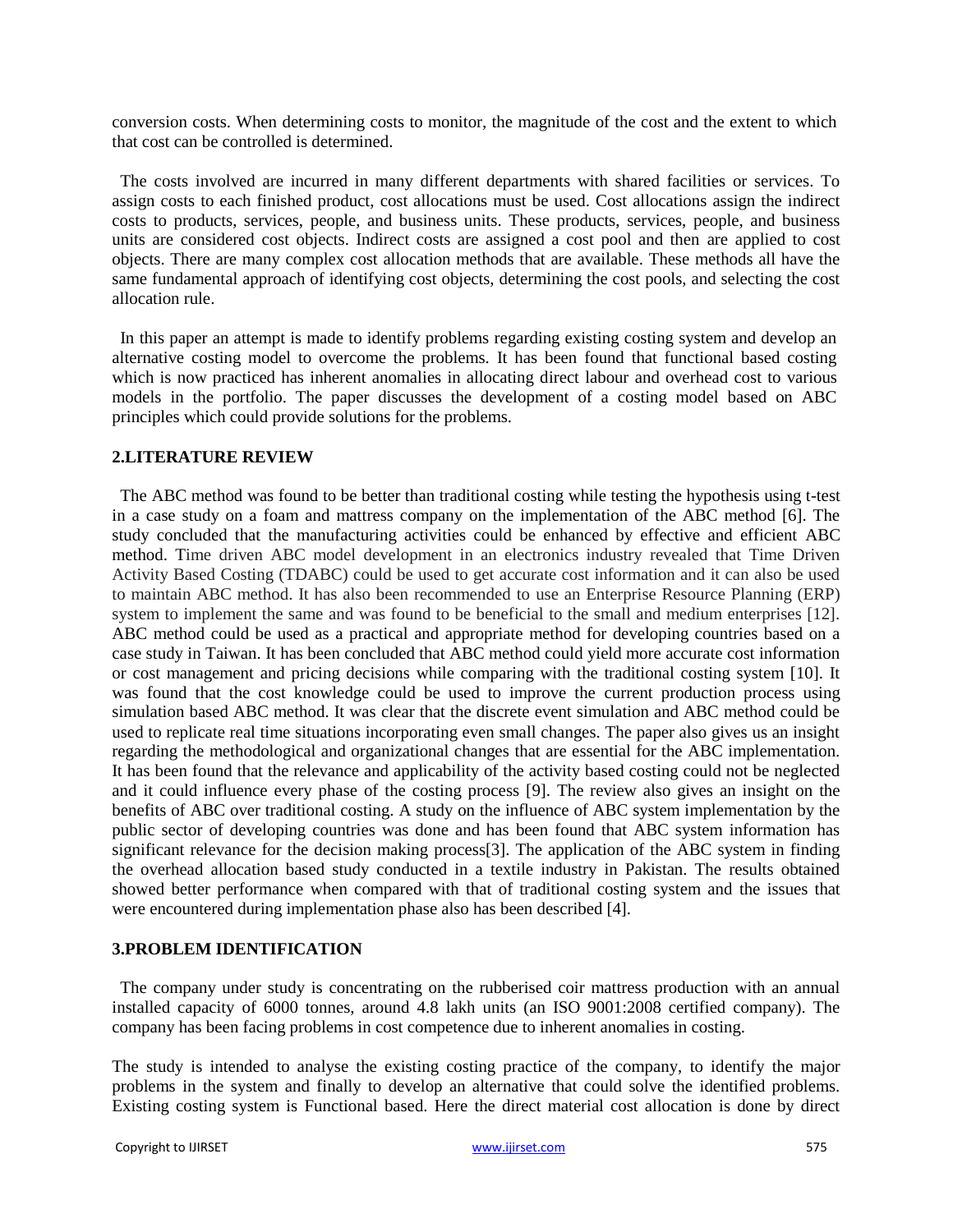tracing, direct labour and overhead costs are allocated using predetermined overhead rate. Only unit level driver, here weight of coir consumed is used to calculate overhead rates. The costing sheet for a particular mattress model (9:30PM) is shown in Table 1.

Total production cost contains seven cost components which are rubberized coir block, furnishing cost, direct labour, factory overhead, depreciation and administrative overhead. The predetermined overhead rates are in rupees per kilogram of coir block used for the particular model. Overhead allocation never considers the actual consumption of various overheads by the different models resulting in "averagisation" of the estimated overhead cost among the models. In this system overhead may be over-applied or underapplied to the products.

| <b>COST BREAK UP</b> |                         |       |               |               |               |            |  |
|----------------------|-------------------------|-------|---------------|---------------|---------------|------------|--|
| 9:30 PM              |                         |       |               |               |               |            |  |
| No.                  | <b>Description</b>      | Qty.  | Unit          | Rate          | <b>Amount</b> | Value (Rs) |  |
| ı                    | <b>Rubberised coir</b>  | 14.72 | kg            |               |               |            |  |
|                      | Coir                    | 115%  | kg            | 19.50         | 329.94        |            |  |
|                      | Latex                   | 25%   | $\mathrm{kg}$ | 200.00        | 736           |            |  |
|                      | Chemical                | 8%    | kg            | 38.00         | 44.84         |            |  |
|                      |                         |       |               |               |               | 1110.78    |  |
| 2                    | <b>Furnishing cost</b>  |       |               |               |               |            |  |
|                      | Poly 85gsm              | 2.6   | М             | 55.75         | 144.95        |            |  |
|                      | PU foam 10mm            | 3     | nos.          | 42.00         | 126           |            |  |
|                      | Latex                   | 0.25  | $\log$        | 120.00        | 30            |            |  |
|                      | MRP label               | 1     | nos.          | 3.00          | 3             |            |  |
|                      | Corner Label            | 1     | nos.          | 4.00          | 4             |            |  |
|                      | Tape edge               | 50    | м             | 0.05          | 2.31          |            |  |
|                      | Warranty Card and       | 1     | nos.          | 8.00          | g             |            |  |
|                      | Border foam             | 0.03  | kg            | 397.72        | 11.93         |            |  |
|                      | PVC                     | 0.4   | kg            | 164.00        | 65.6          |            |  |
|                      | <b>Total Furnishing</b> |       |               |               |               | 395.79     |  |
|                      | Wastage                 |       |               | 5%            |               | 75.32      |  |
| 3                    | <b>Direct Labour</b>    |       |               | 8.11/kg       |               | 119.38     |  |
| 4                    | <b>Factory overhead</b> |       |               | 5.33/kg       |               | 78.45      |  |
| 6                    | Depreciation            |       |               | $4/\text{kg}$ |               | 58.88      |  |
| 7                    | Administrative          |       |               | $4.42$ / $kg$ |               | 65.06      |  |
|                      | <b>Total production</b> |       |               |               |               | 1904       |  |

TABLE 1. PRODUCTION COST BREAK UP:9:30 PM

## **4.METHODOLOGY**

After a detailed study of the production process, resource pools, activities and cost objects were identified and relations were established to arrive at the unit cost of cost objects. There are different costing approaches available for cost allocation. Activity based costing principles can be used suitably here for developing a costing model which gives unit cost of cost objects. The unit costs can be used for production cost calculation based on cost object usage by a particular product. A cost allocation model has been developed using Activity Based Costing (ABC) principles. Microsoft Office Excel is used as the platform for the model.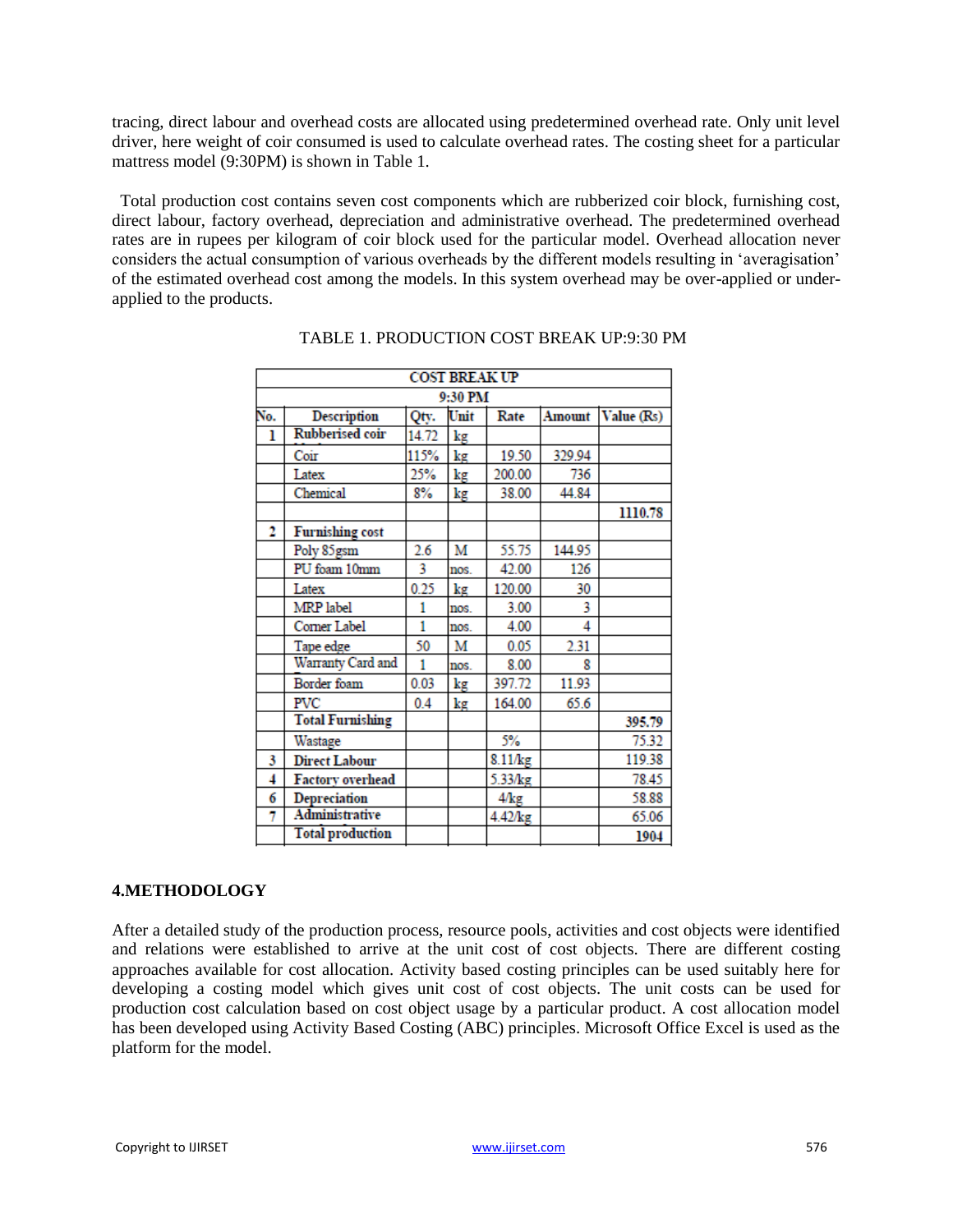#### **5. MODEL DEVELOPMENT**

The new costing model has been developed using Microsoft Office Excel. The spreadsheet has four tabs representing stages of cost allocation and a final report tab. The Activity based costing principles are used to establish relations in every stage of cost allocation and uses the actual cost and resource consumption data collected from the production department. The procedure can be summarized as follows:-

Step1: The cost components of production are classified and grouped in to six Resource pools which are Raw Material, Fuel, Labour, Operational management, Energy/Infrastructure and Machinery.

Step2: The production process was analyzed and whole process is divided in to twelve different activities.

Step3: Resource pool cost is allocated to the 12 activities based on resource usage proportion (Allocation %).

Step4: Activity drivers and cost objects are identified which is shown in table 2

Step5: Unit cost for activities is then calculated in the next tab. The unit cost gives the cost incurred per unit of each activity. It is calculated using the following relations

Resource cost allocated to activity

Resource cost allocated to activity  $=$  Allocation % x Resource pool cost (1)

Activity Cost= $\sum_{n=1}^{6}$ [Resource cost allocated to activity] (2) where  $n$  is resource pool number

Total Activity cost allocated = 
$$
\sum_{n=1}^{6} [Activity Cost]
$$
 (3)  
where *n* is resource pool number

Unit activity cost = Total Activity cost/Total units (4)

Step6: The unit activity cost is allocated to the cost objects of the activity. Here a single cost object is assumed to take up hundred percentage of an activity cost. Hence unit cost of cost object is given by

Unit cost of cost object

 $=$  Total activity cost/Total units  $(5)$ 

## **6. COSTING WITH NEW MODEL**

The actual production cost as per the profitability statement is allocated using the new model and the unit cost for cost objects are calculated. Some of the assumptions taken during the allocation are baseline period is one month, production cost is completely accounted, normal production is 800 mattress/day, inventory handling and wastage cost is negligible and activity costs are strictly proportional to cost drivers. Resource costs in lakhs allocated to various resource pools are shown in Figure 1.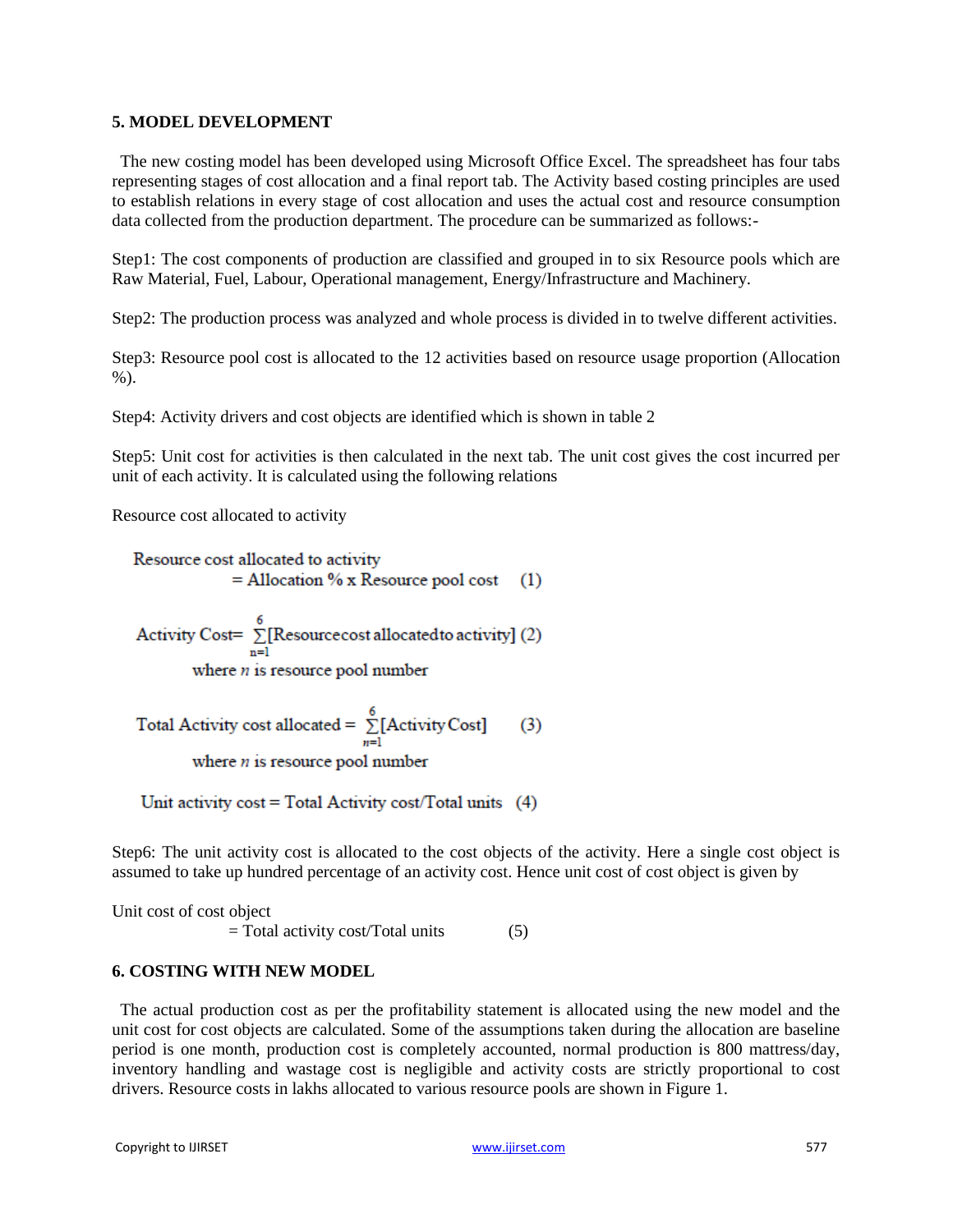

#### FIGURE 1. RESOURCE POOL COST ALLOCATION

The resource pool costs are then allocated to activities based on the usage proportions of various resources by individual activities. Total cost for an activity is given by the summation of cost of six resources allocated to the activity. Cost of activities thus obtained is given in Table 2.

| Activi    |                                             | <b>Activity</b> |
|-----------|---------------------------------------------|-----------------|
| ty<br>No. | <b>Activity</b>                             | Cost            |
|           |                                             | (lakhs)         |
| 2.01      | Coir preparation (drying $&$<br>untwisting) | 31              |
| 2.02      | Latex preparation(compounding)              | 92              |
| 2.03      | Rubberised coir Sheet<br>forming(DOA)       | 31              |
| 2.04      | RC sheet pressing                           | $\overline{11}$ |
| 2.05      | RC sheet vulcanizing                        | 9               |
| 2.06      | Cooling                                     | $\overline{2}$  |
| 2.07      | Trimming and padding                        | 67              |
| 2.08      | Quilting & Fabric preparation               | $\overline{23}$ |
| 2.09      | Feeding                                     | $\overline{13}$ |
| 2.10      | Border stitching & Tape edging              | 6               |
| 2.11      | Inspection                                  | $\overline{2}$  |
| 2.12      | Despatch                                    | $\overline{15}$ |

## TABLE 2. ACTIVITY COSTS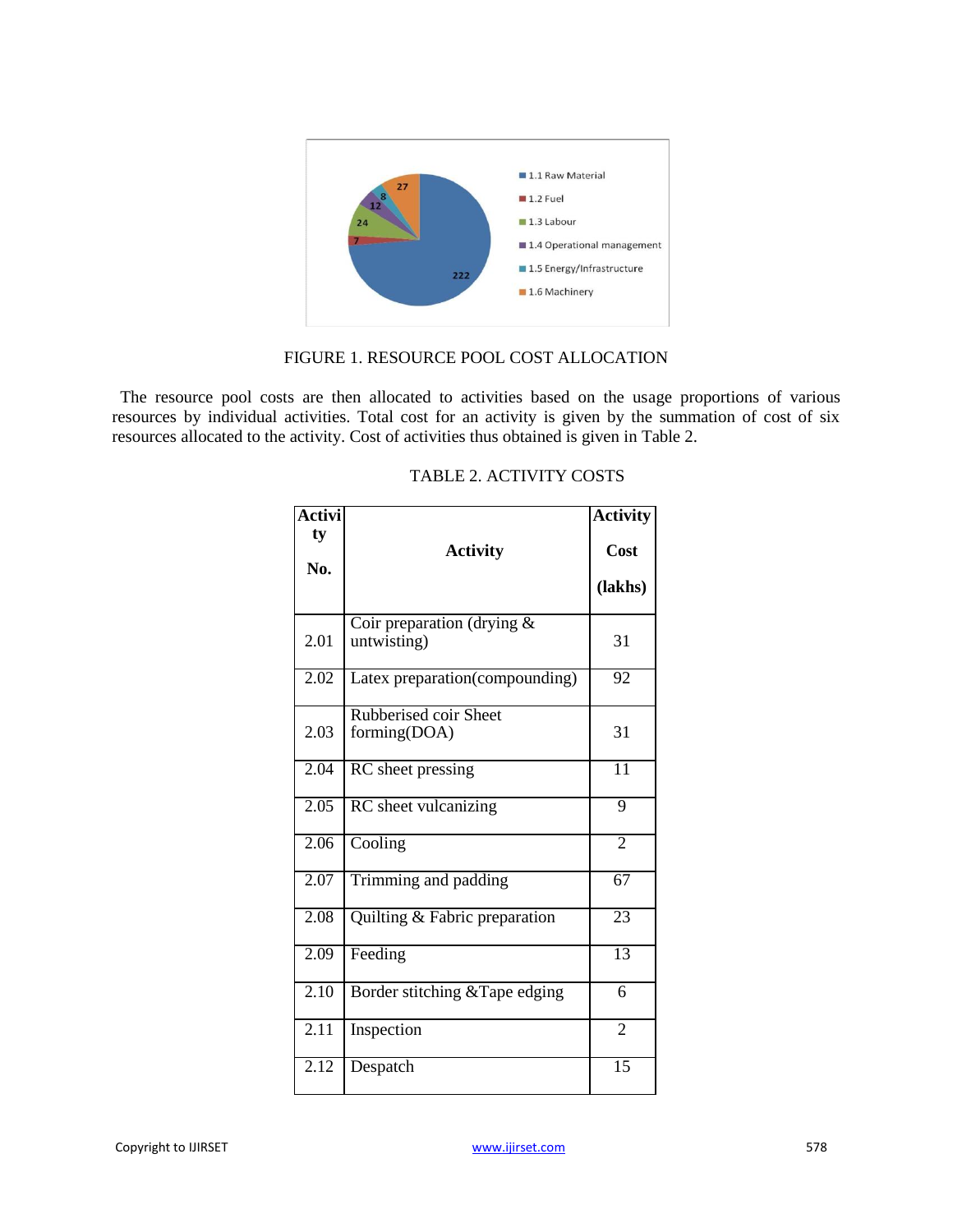The activity cost is then allocated to the cost objects of the activity. Here a single cost object is assumed to take up hundred percentage of an activity cost. For multiple cost objects within an activity, cost allocation to them is done based on the usage proportion of the activity by the objects.

 $\overline{1}$  and  $\overline{1}$ 

| No.            | Activity                                  | umu<br>cost | Cost object usage(units) |            |                       |
|----------------|-------------------------------------------|-------------|--------------------------|------------|-----------------------|
|                |                                           |             | Dreams                   | 9:30<br>PM | <b>Heaven</b><br>plus |
| 1              | Coir preparation (drying<br>& untwisting) | 9.63        | 6.79                     | 14.72      | 13.3                  |
| $\overline{2}$ | Latex<br>preparation(compounding)         | 109.48      | 1.7                      | 3.68       | 6.65                  |
| 3              | Rubberised coir Sheet<br>forming(DOA)     | 10.80       | 6.79                     | 14.72      | 13.3                  |
| 4              | RC sheet pressing                         | 54.85       | 1                        | 1.25       | 2.5                   |
| 5              | RC sheet vulcanizing                      | 46.06       | 1                        | 1.25       | 2.5                   |
| 6              | Cooling                                   | 10.09       | 1                        | 1.25       | 2.5                   |
| 7              | Trimming and padding                      | 334.32      | 2                        | 1.25       | 4                     |
| 8              | Quilting & Fabric<br>preparation          | 0.33        | 328                      | 328        | 885                   |
| 9              | Feeding                                   | 0.19        | 328                      | 328        | 442.5                 |
| 10             | Border stitching & Tape<br>edging         | 0.72        | 40                       | 40         | 45                    |
| 11             | Inspection                                | 10.73       |                          |            | 1                     |
| 12             | Despatch                                  | 259.12      | 0.3                      | 0.3        | 0.8                   |

#### TABLE 3. COST OBJECT USAGE

The cost object unit rates obtained from the model is used to calculate the production cost of the selected models for comparison with the existing costing. The cost object usage rates are fixed based on product specification. The cost object usage for the three models is in Table 3.

#### **7. RESULTS & DISCUSSION**

Production cost of three mattress models are calculated using the cost object unit cost arrived at by the new model developed. The cost allocation using the new model gives outputs such as Resource pool allocation, Individual activity costs and Unit costs for the cost objects. Using the cost object unit cost and cost object usage for the three selected models, corresponding production costs are calculated.

The production cost as per the new costing system is compared with that of the existing system. Unrealized cost savings for the three models are calculated and yearly savings are projected using average production.

Total cost of resources for a period of one month is allocated to the six resource pools based on the resource cost drivers. 74% of the cost is incurred for raw material alone which includes coir, latex, chemicals, foams, cloth and other furnishing materials. Machinery and labour are allocated with 9% and 8% of total costs respectively.

Operational management, Energy/Infrastructure and Fuel are allocated with 4%, 3% and 2% respectively.

A comparison of the production cost calculated as per the new model is done with that of the existing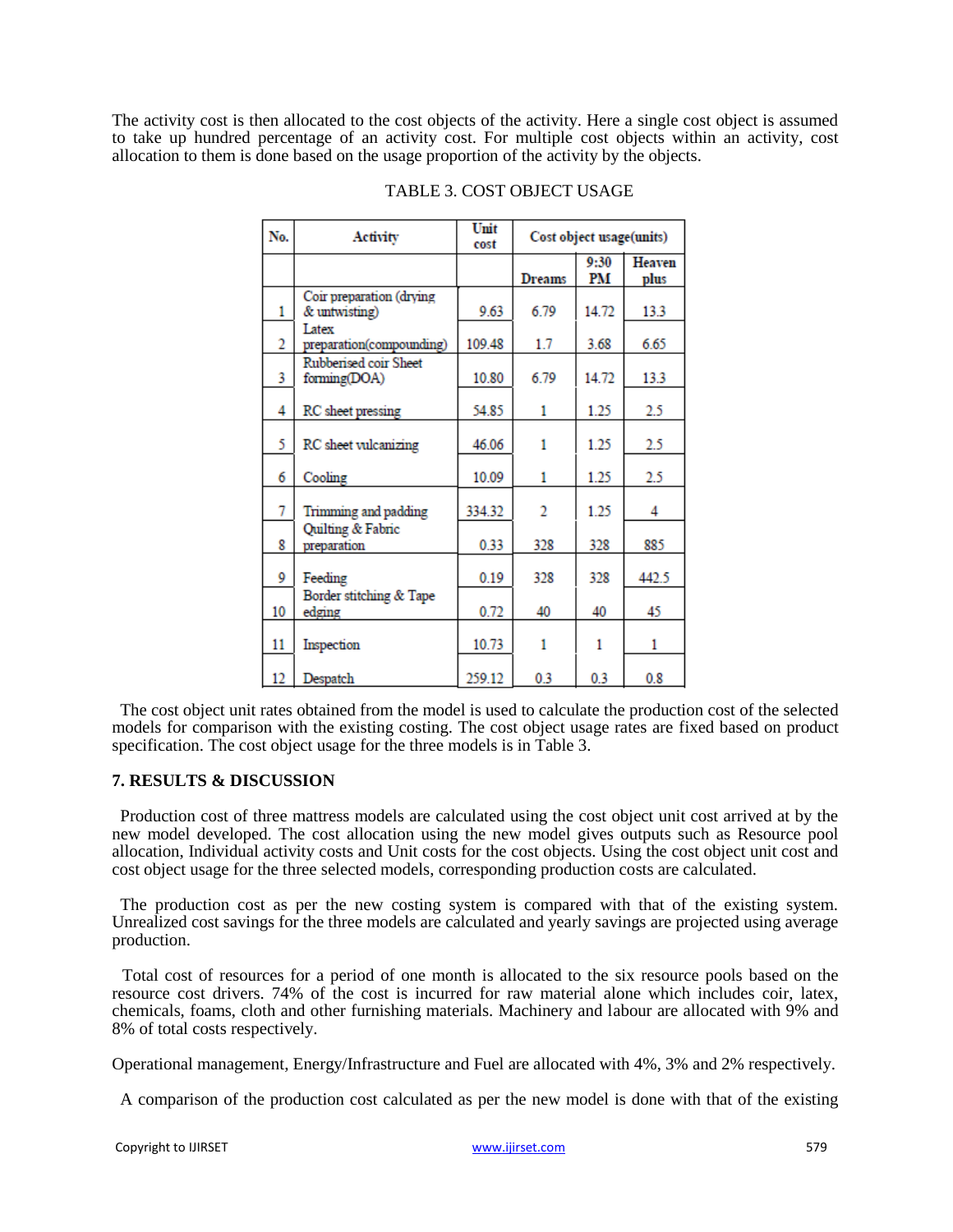model. The production cost for all the selected models are found to be much lower. The cost differences are Rs 312, Rs 356 and Rs 1712 for Dreams, 9:30 PM and Heaven plus respectively. The percentage cost differences are -18, - 19 and -34 respectively. This reveals the over application of overhead costs to products as per the existing costing.The comparative analysis of the production cost as per the two systems is given in Table 4.

|                       | <b>Existing</b> | <b>New</b> | Cost       | %Cost      |
|-----------------------|-----------------|------------|------------|------------|
|                       |                 | model      | difference | difference |
| <b>Dreams</b>         | 1704            | 1,392      | 312        | $-18$      |
| 9:30 PM               | 1904            | 1,548      | 356        | -19        |
| <b>Heaven</b><br>plus | 4953            | 3,241      | 1712       | $-34$      |

|  |  | TABLE 4. COST COMPARISON |
|--|--|--------------------------|
|--|--|--------------------------|

Cost savings realized in production cost as per the new costing system are calculated for individual models based on average monthly production. Yearly cost savings of Rs 90.8 lakhs, 141.6 lakhs and 74.8 lakhs for Dreams, 9:30 PM and Heaven plus respectively can be realized as per the new costing. A cumulative production cost savings of Rs 3.07 Cr has been realized. This cost savings shows that a reduced pricing is possible for the selected models inorder to increase the competence. A part of it can be provided as an additional margin to the dealers and retailers. Table 5 shows the cost savings.

| <b>Model</b>                               | Unit<br>cost<br>saving<br>(Rs) | Avg.<br>monthly<br>productio<br>n<br>(No.) | <b>Monthly</b><br>cost<br>saving<br>(lakhs) | <b>Yearly cost</b><br>savings<br>(lakhs) |
|--------------------------------------------|--------------------------------|--------------------------------------------|---------------------------------------------|------------------------------------------|
| 9:30<br><b>PM</b>                          | 312                            | 2428                                       | 7.57                                        | 90.8                                     |
| Dreams                                     | 356                            | 3336                                       | 11.87                                       | 141.6                                    |
| Heaven<br>plus                             | 1712                           | 365                                        | 6.24                                        | 74.8                                     |
| <b>Cumulative yearly</b><br>savings $(Cr)$ | 3.07                           |                                            |                                             |                                          |

#### TABLE 5. COST SAVINGS

#### **8. CONCLUSIONS**

A detailed analysis of costing has been done at a rubberized coir manufacturing company in public sector and the costing system of the company was found to have problems regarding cost allocation. A detailed